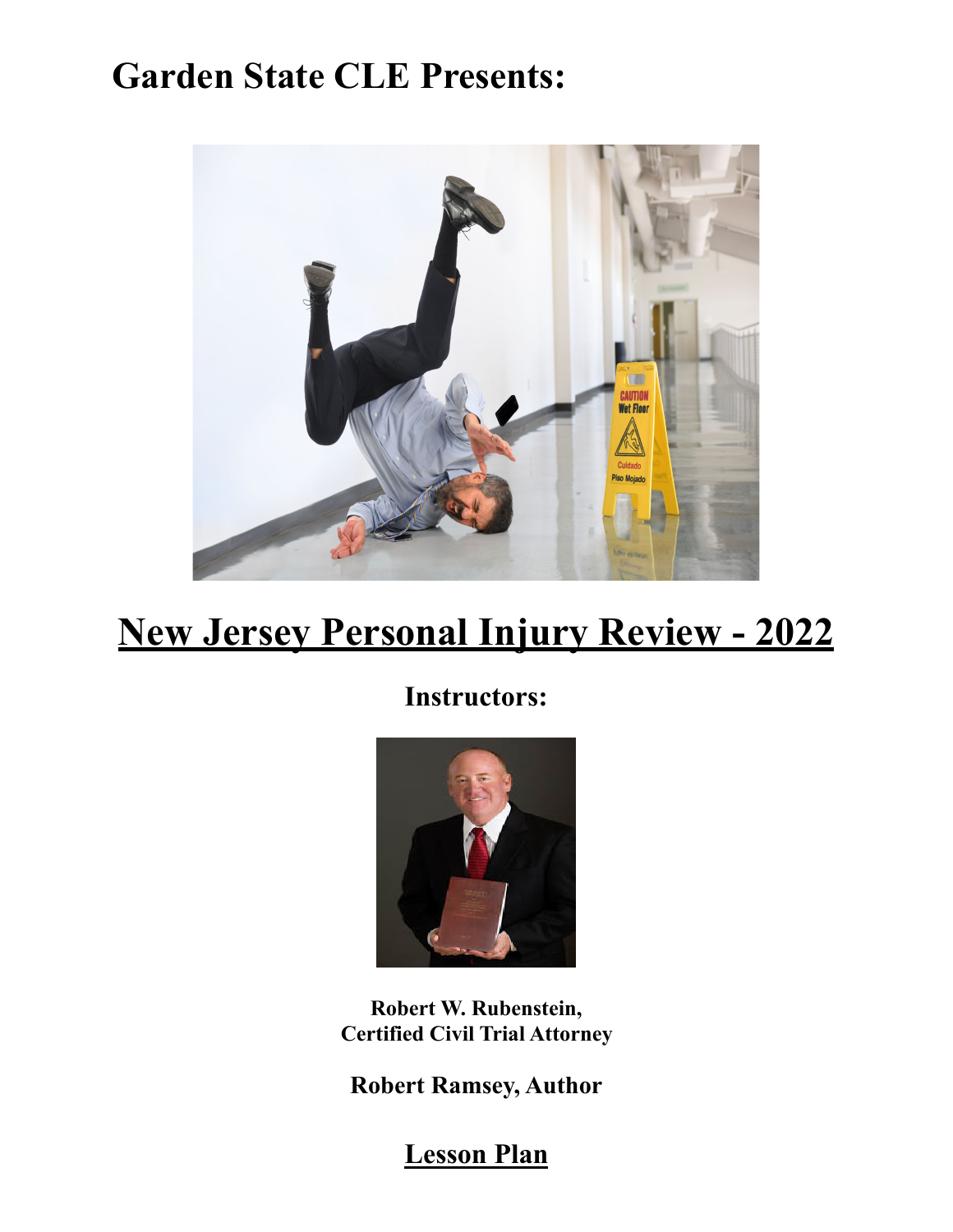#### **Jeter vs. Sam's Club, \_\_\_ N.J. \_\_\_ (2022) The Mode of Operation Rule**

Under the "mode of operation" rule, plaintiffs who bring premises liability claims against businesses that employ self-service models do not need to show that the business owner had actual or constructive knowledge of a dangerous condition to establish negligence. In this appeal, the Court considers whether the rule applies to the sale of grapes in closed clamshell containers.

Plaintiff brought suit against Sam's Club after sustaining injuries when she slipped on one or more grapes in the Linden, New Jersey store. At Sam's Club, grapes are sold in closed clamshell containers secured with tape; accordingly, Sam's Club filed a motion *in limine* on the eve of trial to bar plaintiff from requesting a mode of operation jury instruction.

We agree with the trial and appellate courts that the mode of operation rule does not apply to the sale of grapes in closed clamshell containers. Selling grapes in this manner does not create a reasonably foreseeable risk that grapes will fall to the ground in the process of ordinary customer handling.

We stress, however, that the procedure followed by the trial court is troubling and should not be repeated. Dispositive motions should not be made or decided on the eve of trial, without providing the parties with a reasonable opportunity to present their cases through testimony and argument. The trial court should not have reached the merits of plaintiff's traditional negligence claim on its own and without giving the parties any further opportunity to present evidence in support of their positions.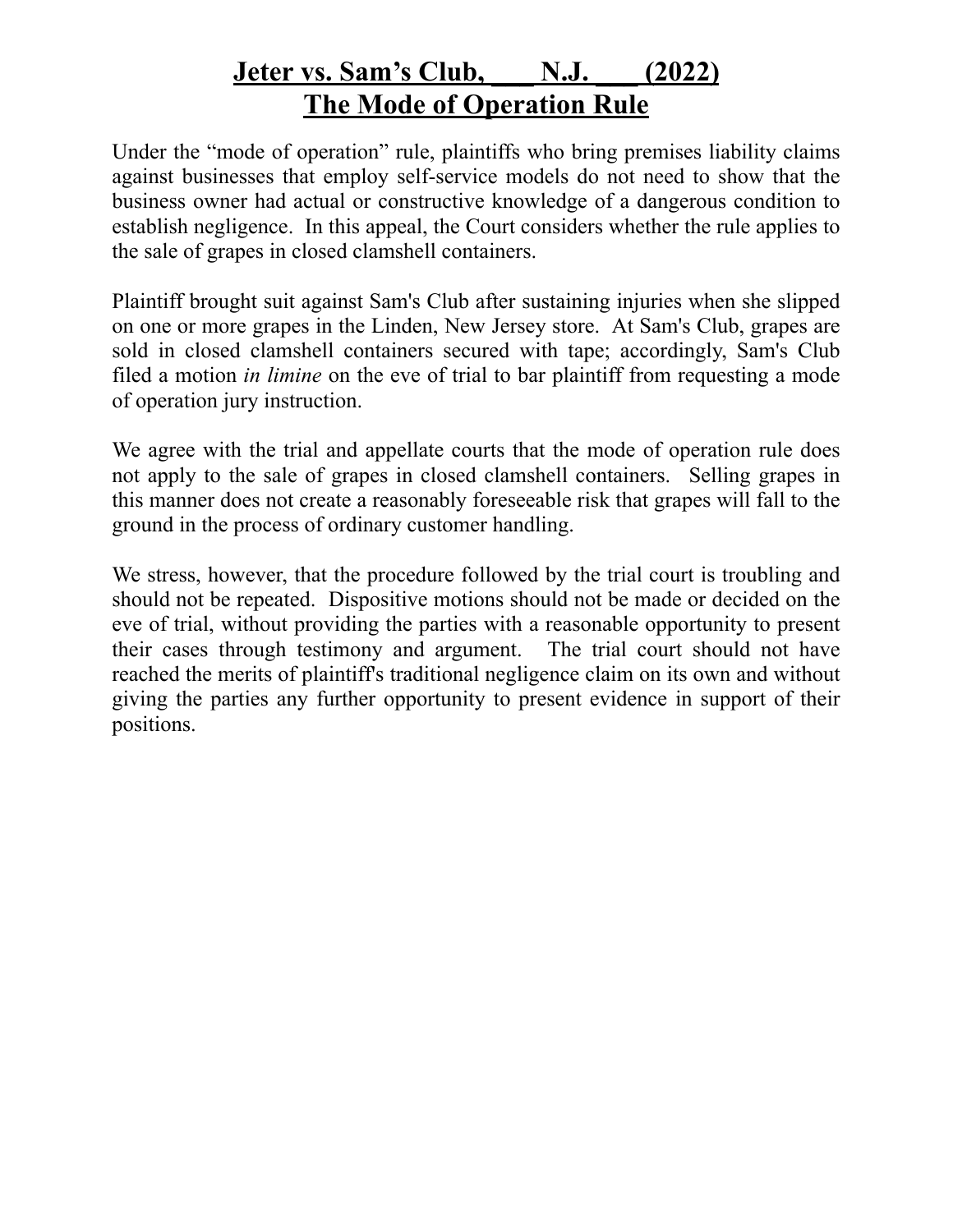#### **Stewart vs. N.J. Turnpike Authority, 249 N.J. 642(2022) TCA; Summary judgment; Premises liability**

In this appeal, the Court considers whether plaintiffs' premises liability claim under N.J.S.A. 59:4-2 of the New Jersey Tort Claims Act (TCA) should survive summary judgment after plaintiffs belatedly altered their factual theory of liability.

In Spring 2015, plaintiffs Thomas and Julie Stewart were injured when they lost control of their motorcycle while riding over a Garden State Parkway overpass. Thomas testified that, after he and his wife passed through the Toms River toll plaza, their bike began to "shimmy," and Thomas suspected that he had suffered a flat tire. As they tried to pull over, they crossed the expansion joint between the roadway and the bridge, and the bike's back end bounced up and ejected Julie. Thomas then let go of the bike, slid to the ground, and both he and Julie suffered serious injuries. A friend who had been riding with plaintiffs claimed in a deposition to have observed a "piece of metal between the asphalt and concrete bridge, which is where the accident occurred. Plaintiffs filed a complaint against defendants, the New Jersey Turnpike Authority (the Authority) and Earle Asphalt (Earle), one of the Authority's paving and roadwork contractors, for their alleged negligence in reconstructing the overpass, which had recently reopened. Plaintiffs alleged that they lost control of the motorcycle when they struck a piece of metal in the bridge's expansion joint that jutted out of the roadway (the joint theory).

The parties engaged in over two years of discovery, with plaintiffs requesting extensions seven times. During argument before the trial court on defendants' joint motion for summary judgment, plaintiffs changed their theory of liability. They argued, for the first time, that defendants failed to properly pave a portion of roadway on the overpass, leaving a height differential in the pavement (the asphalt theory). Under the newly asserted asphalt theory, plaintiffs alleged that it was the height differential in the roadway, rather than the joint, which caused them to lose control of the motorcycle. The trial court distinguished the joint theory from the asphalt theory and considered only the joint theory. The trial court found that plaintiffs failed to allege a disputed fact as to any of the required elements for negligence under N.J.S.A. 59:4-2.

Accordingly, the trial court found that the Authority was entitled to immunity under the TCA and that Earle was entitled to derivative immunity.

The Appellate Division reversed. Conflating the joint and asphalt theories and relying on the friend's testimony about the protruding object, the appellate court found disputed issues of fact as to whether the alleged height differential created a dangerous condition under the TCA. The court also concluded that Earle had not demonstrated that it was entitled to claim derivative immunity.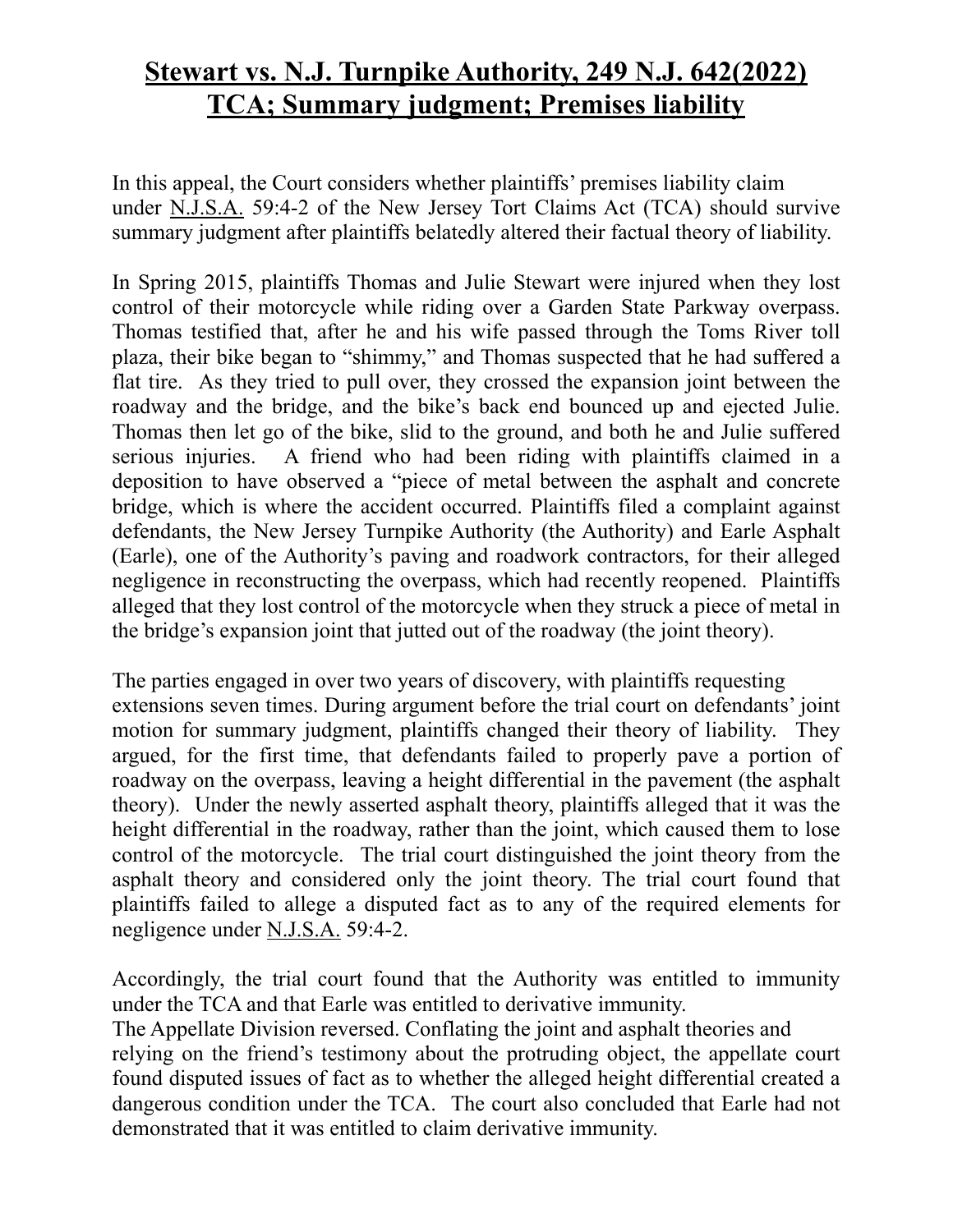The Court agrees with the trial court that plaintiffs' new theory should not have been considered given its late presentation. The Court nonetheless holds, for completeness, that plaintiffs' new theory did not raise an issue of material fact. The Court reinstates summary judgment in favor of defendants and dismisses the complaint with prejudice. The Court also finds that Earle is entitled to derivative immunity.

1) Application of the summary judgment standard here must account for the fact that under the TCA, immunity of public entities from tort liability is the general rule and liability is the exception. A public entity's liability for injuries to those traveling on its roadways depends upon several elements; if one or more of those elements is not satisfied, a claim of liability must fail. The element at issue in this appeal is whether plaintiffs established the existence of an issue of material fact regarding whether there was a dangerous condition on the overpass.

2) As to derivative liability, where a public entity provides plans and specifications to an independent contractor, the public contractor will not be held liable for work performed in accordance with those plans and specifications.

3) The Court agrees with the trial court that the asphalt theory was not properly raised and finds that summary judgment was appropriate on that ground alone.

4) Nevertheless, for completeness, the Court notes that it does not find that either of the two items of evidence to which plaintiffs point establishes the existence of an issue of material fact on the asphalt theory.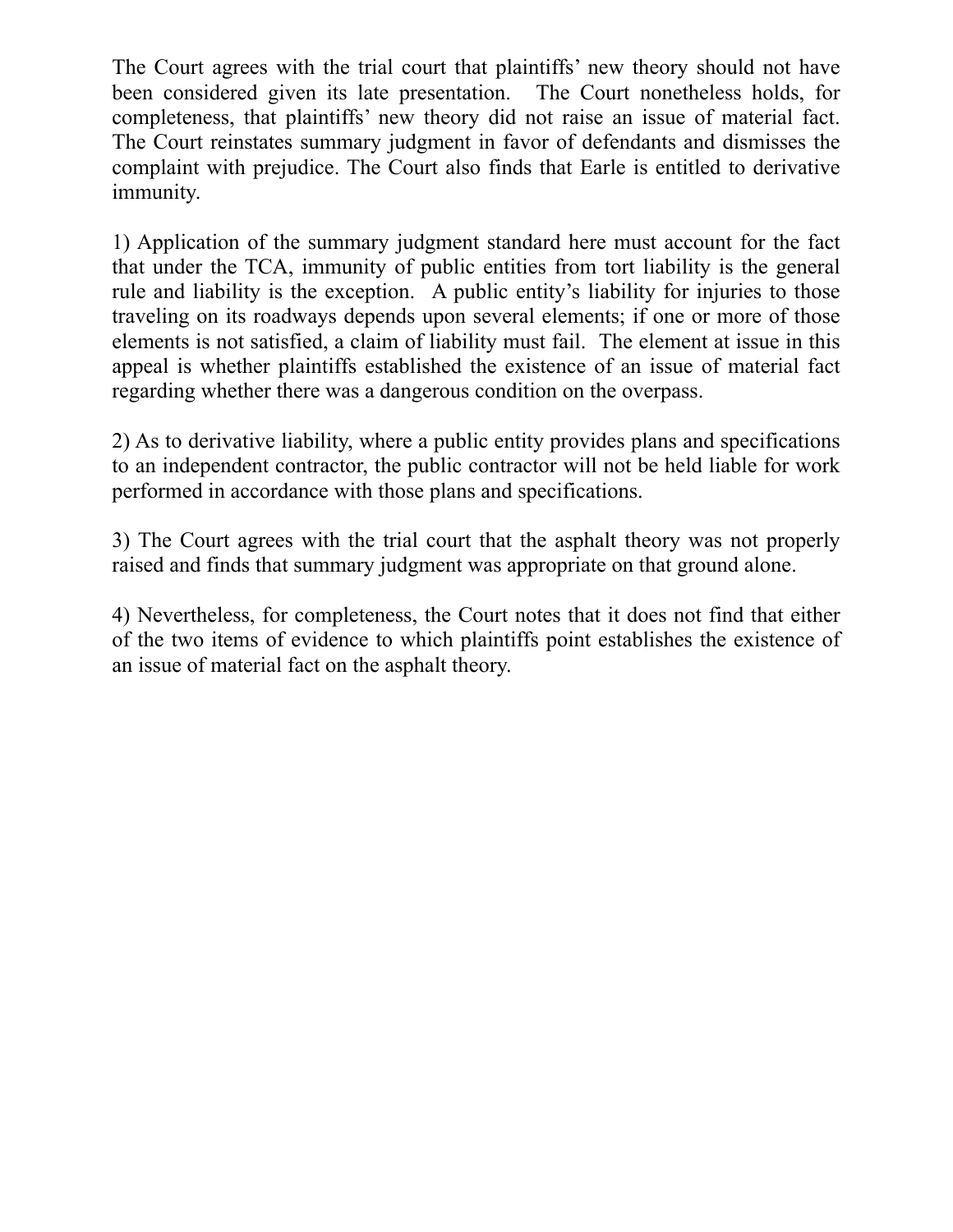#### **Glassman vs. Friedel, 249 N.J. 199(2021) New Process for Allocation of Damages;** *Pro tanto* **Credit**

In this appeal, we address the allocation of damages in cases in which a plaintiff asserts claims against successive tortfeasors and settles with the initial tortfeasors before trial.

Plaintiff Todd B. Glassman, as Executor of the Estate of Jennifer K. Collum-Glassman, his wife, filed a wrongful death and survival action against the owners of a restaurant where Collum-Glassman fractured her ankle. He alleged that the property owners' negligence caused Collum-Glassman's accident, which in turn caused \*\*90 her pulmonary embolism and death a month later. Plaintiff also asserted wrongful death and survival claims against physicians and nurses who treated Collum-Glassman for her ankle injury and the hospital that employed them, contending that Collum-Glassman's pulmonary embolism and death resulted from medical malpractice. Plaintiff thus claimed that Collum-Glassman's injuries and death resulted from two independent events that occurred at different times and were caused by distinct groups of tortfeasors.

After plaintiff settled his claims against the property owners, the trial court granted the non-settling medical malpractice defendants' pretrial motion for a pro tanto credit based on the amount plaintiff received in his settlement,

We agree with the Appellate Division that the Ciluffo pro tanto credit does not further the legislative intent expressed in the Comparative Negligence Act and does not reflect developments in our case law over the past four decades. In its stead, we set forth a procedure to apportion any damages assessed in the trial of this case and future successive-tortfeasor cases in which the plaintiff settles with the initial tortfeasors prior to trial.

Our law governing allocation of damages to non-settling joint tortfeasors provides the following core principles.

First, when the Legislature enacted the Comparative Negligence Act, it abandoned common-law pro rata allocation of damages in favor of the fact-finder's assessment of the percentage of fault attributable to the alleged joint tortfeasors and, if contributory negligence is proven, to the plaintiff.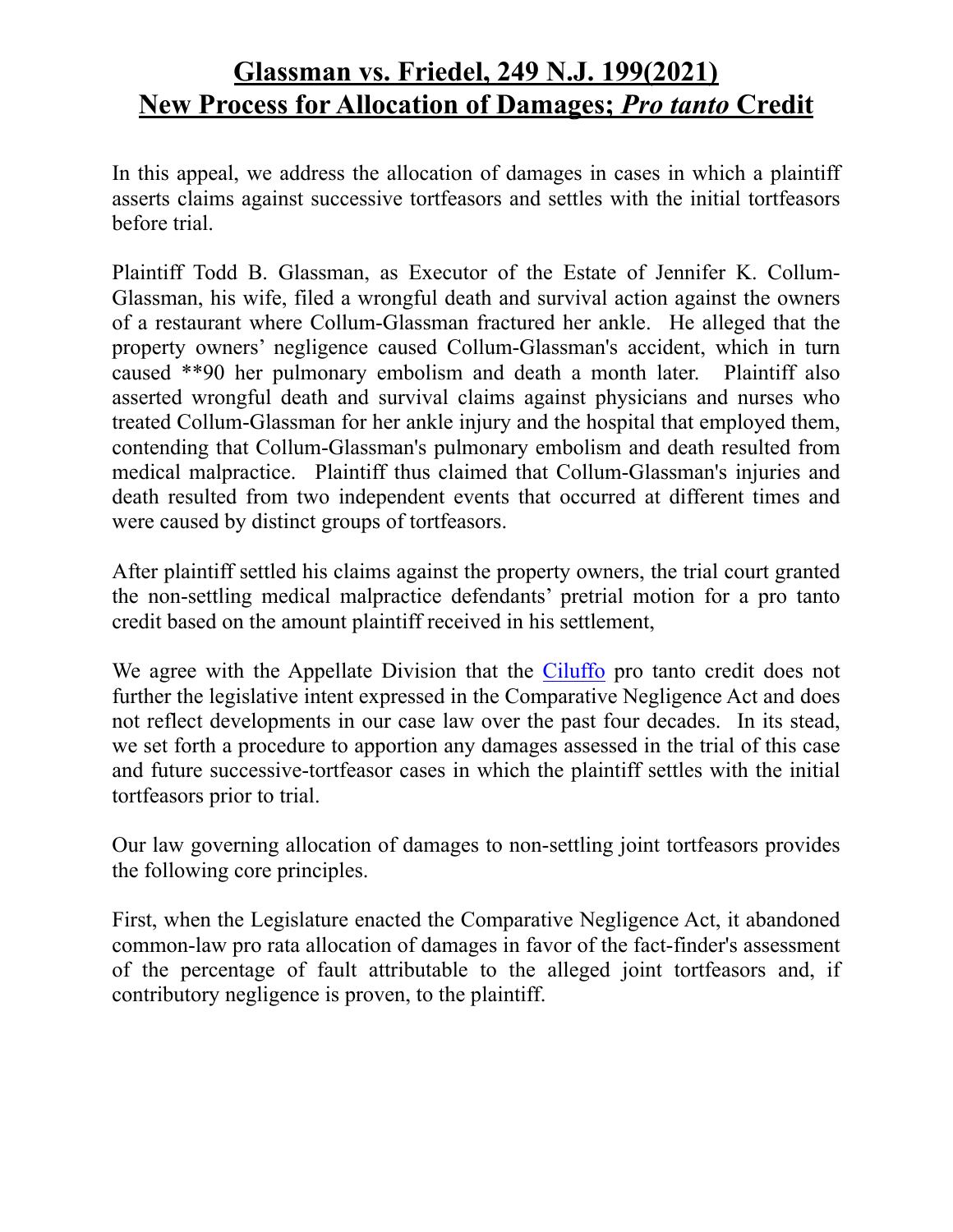Second, under the Joint Tortfeasors Contribution Law and the Comparative Negligence Act, the plaintiff's settlement with a joint tortfeasor does not afford to the remaining tortfeasors a pro rata credit premised on the number of defendants or a pro tanto credit based on the amount of the settlement. Instead, the non-settling defendant must provide timely notice and prove the fault of a settling defendant in order to obtain a credit against the total verdict based on the factfinder's assignment of a percentage of fault to the settling defendant

Third, in joint tortfeasor cases decided under the Comparative Negligence Act, neither the court nor the jury considers the terms of the settlement agreement, and the settling defendant has no further exposure beyond the terms of that agreement.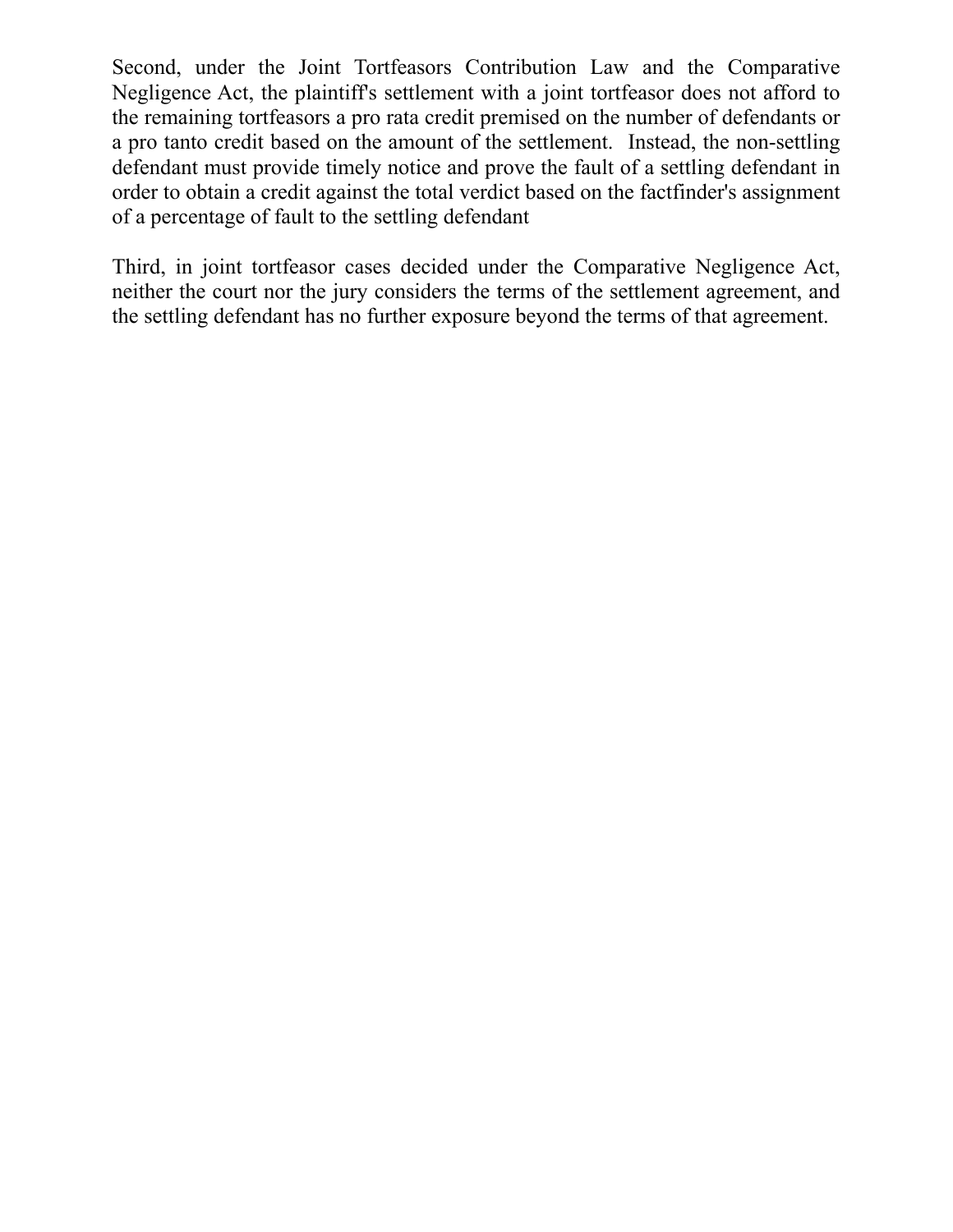#### **Goldhagen vs. Pasmowitz, 247 N.J. 580(2021) Dog Bites: Strict Liability and Comparative Negligence**

The Dog Bite Statute, N.J.S.A. 4:19-16, imposes liability on dog owners in personal injury actions arising from dog bites in certain settings, "regardless of the former viciousness of such dog or the owner's knowledge of such viciousness." It establishes a strict liability cause of action that a plaintiff injured by a dog bite may assert against the dog's owner if the plaintiff proves the elements set forth in the statute.

This appeal arose from an incident in which a dog owned by defendant Susan Pasmowitz bit plaintiff Bonay Goldhagen, causing a severe facial injury. At the time of the incident, plaintiff was a groomer and kennel assistant employed at a pet care facility where defendant boarded her dogs. It is undisputed that defendant told plaintiff and the facility's manager that the dog "nipped" or "bit" her son and that she urged caution in handling the dog. Nevertheless, plaintiff contends that defendant concealed the fact that the dog had previously bitten defendant in the face and downplayed the risk that the dog presented.

Plaintiff asserted a claim based on the Dog Bite Statute, as well as common-law claims for absolute liability and negligence. Granting summary judgment in favor of defendant, the trial court relied on the Appellate Division's decision in Reynolds vs. Lancaster County Prison, 325 N.J.Super 298, 323-26, 739 A.2d 413(App.Div. 1999). In Reynolds, the Appellate Division recognized an exception to statutory liability under the Dog Bite Statute. Applying principles of primary assumption of the risk, the court held that when the plaintiff is an independent contractor who agrees to care for the defendant's dog, the plaintiff must show that the owner "purposefully or negligently conceal[ed] a particular known hazard" for liability to attach. The trial court in this matter viewed Reynolds to bar plaintiff's claims, given her status as a professional employed by a kennel to care for the dog, and dismissed her claims.

Plaintiff appealed. The Appellate Division applied the independent contractor exception to the Dog Bite Statute under Reynolds and affirmed the grant of summary judgment.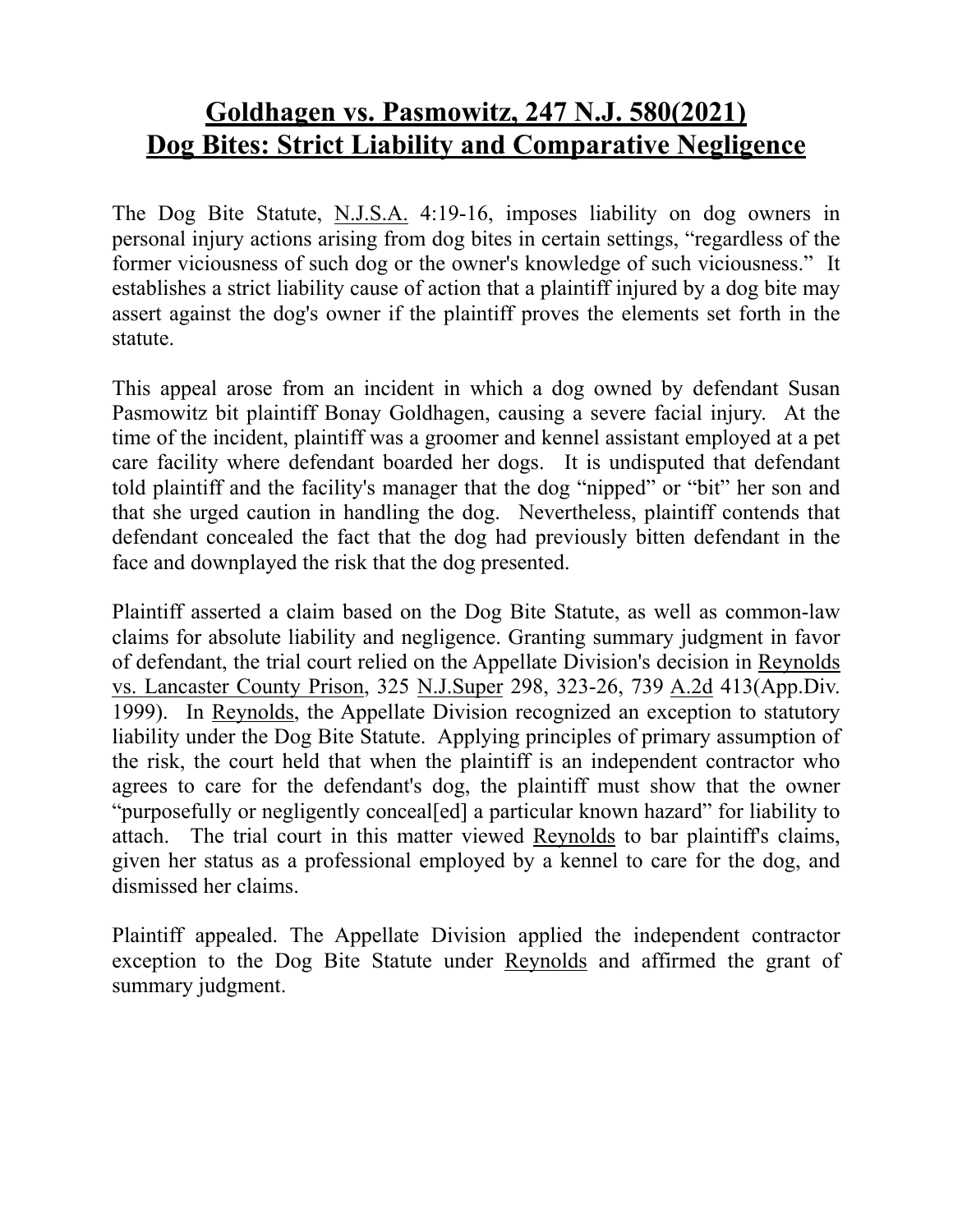We granted certification. We affirm in part and reverse in part the Appellate Division's judgment and remand the matter to the trial court for further proceedings. We disagree with the Appellate Division's holding in Reynolds that the Dog Bite Statute's strict liability standard does not apply to the claim of an independent contractor who agrees to care for a dog. The statute's plain language reveals no legislative intent to recognize an exception to strict liability under the Dog Bite Statute for any category of injured plaintiffs. See N.J.S.A. 4:19-16. Accordingly, we reverse the Appellate Division's judgment affirming the trial court's grant of summary judgment to defendant based on the Reynolds independent contractor exception.

We hold, however, that the Comparative Negligence Act, N.J.S.A. 2A:15-5.1 to -5.8, applies to plaintiff's strict liability claim under the Dog Bite Statute, and that plaintiff's status as a professional experienced in the care of dogs is relevant to an allocation of fault under the Act. Our decision reversing the grant of summary judgment based on Reynolds is without prejudice to the parties' right to file additional motions for summary judgment addressing plaintiff's statutory claim based on comparative negligence or other grounds. If the case proceeds to trial, defendant may present evidence regarding plaintiff's alleged negligence to the jury and seek an allocation of fault to plaintiff.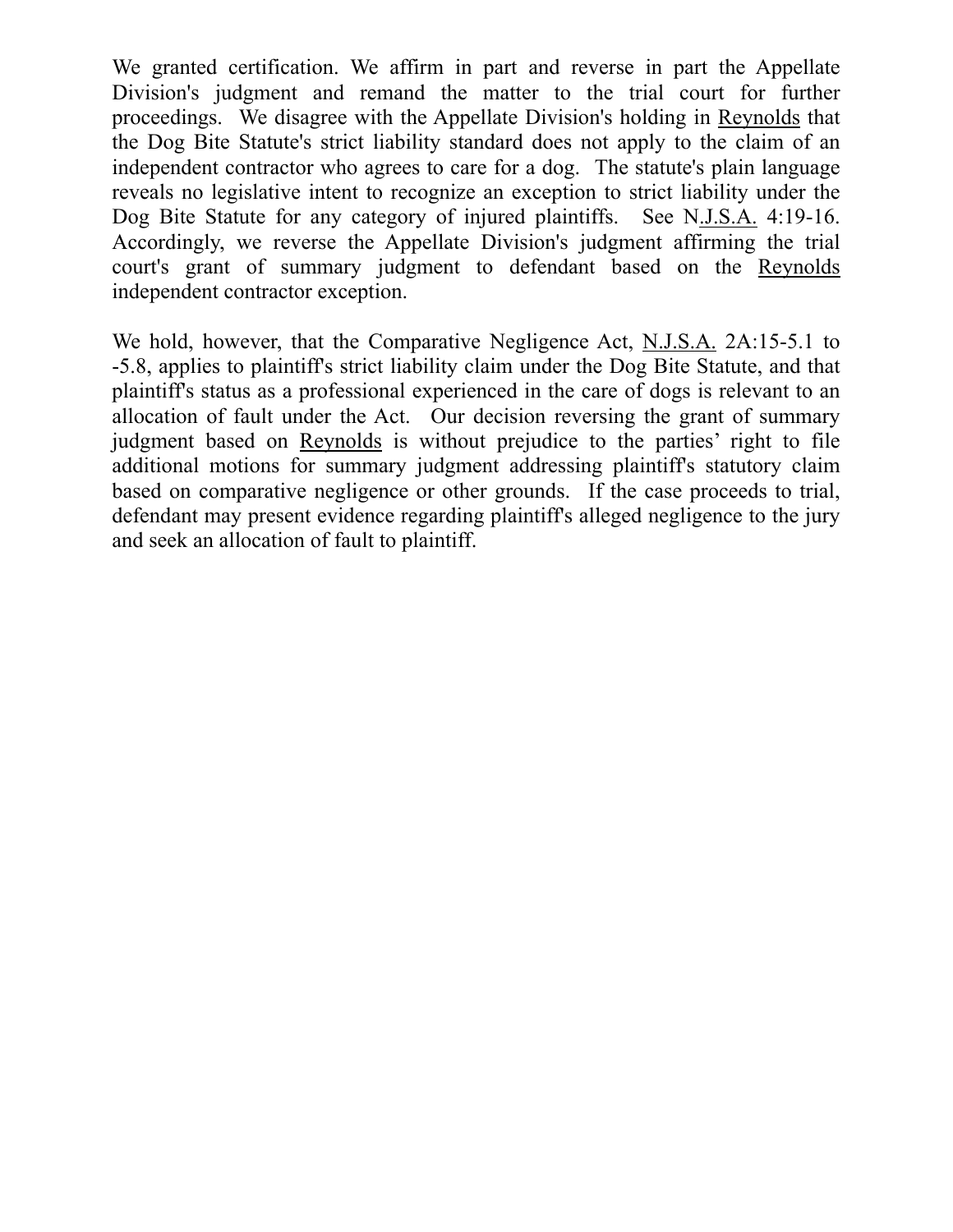#### **Franco vs. Fairleigh Dickinson University, 467 N.J. Super 8 (App.Div.2021) DWI Case #1 - Charitable Immunities**

This appeal raises novel questions concerning the scope of the duty owed to an adult who is not old enough to drink legally but who nonetheless drinks alcohol to excess and injures himself in a motor-vehicle accident. Plaintiff, when he was a twenty-year-old college student, attended a social gathering in a suite in a university's residential hall. He had planned to spend the night in the suite and fell asleep after becoming visibly intoxicated. He later awoke, left the suite, and was injured when a car he was driving went off the road. No one saw plaintiff leave the suite

Plaintiff and his parents appeal from a series of orders that granted summary judgment to the University, four student residential assistants (RAs), four student suitemates (the Suitemates), and three other students who attended the gathering as guests. Plaintiff contends that the University and the students had a duty to take action that would have prevented him from driving while drunk. The court holds that certain defendants had no duty, while the duty of other defendants, and a related causation issue, present questions of fact for a jury to resolve.

The three student guests had no duty to monitor the actions of plaintiff. Any duty of the Suitemates ended when plaintiff fell asleep with the plan to spend the night in the suite. The University and its student RAs are protected by the Charitable Immunity Act (CI Act), N.J.S.A. 2A:53A-7 to -11, which shields them from claims based on simple negligence. There are disputed issues of material fact concerning whether the RAs were grossly negligent or acted with willful or wanton indifference in failing to enforce the University's policies prohibiting underage drinking. There is also a related disputed issue of material fact concerning whether any breach by the RAs caused plaintiff's injuries. Accordingly, the court affirmed in part, reversed in part, and remanded for further proceedings.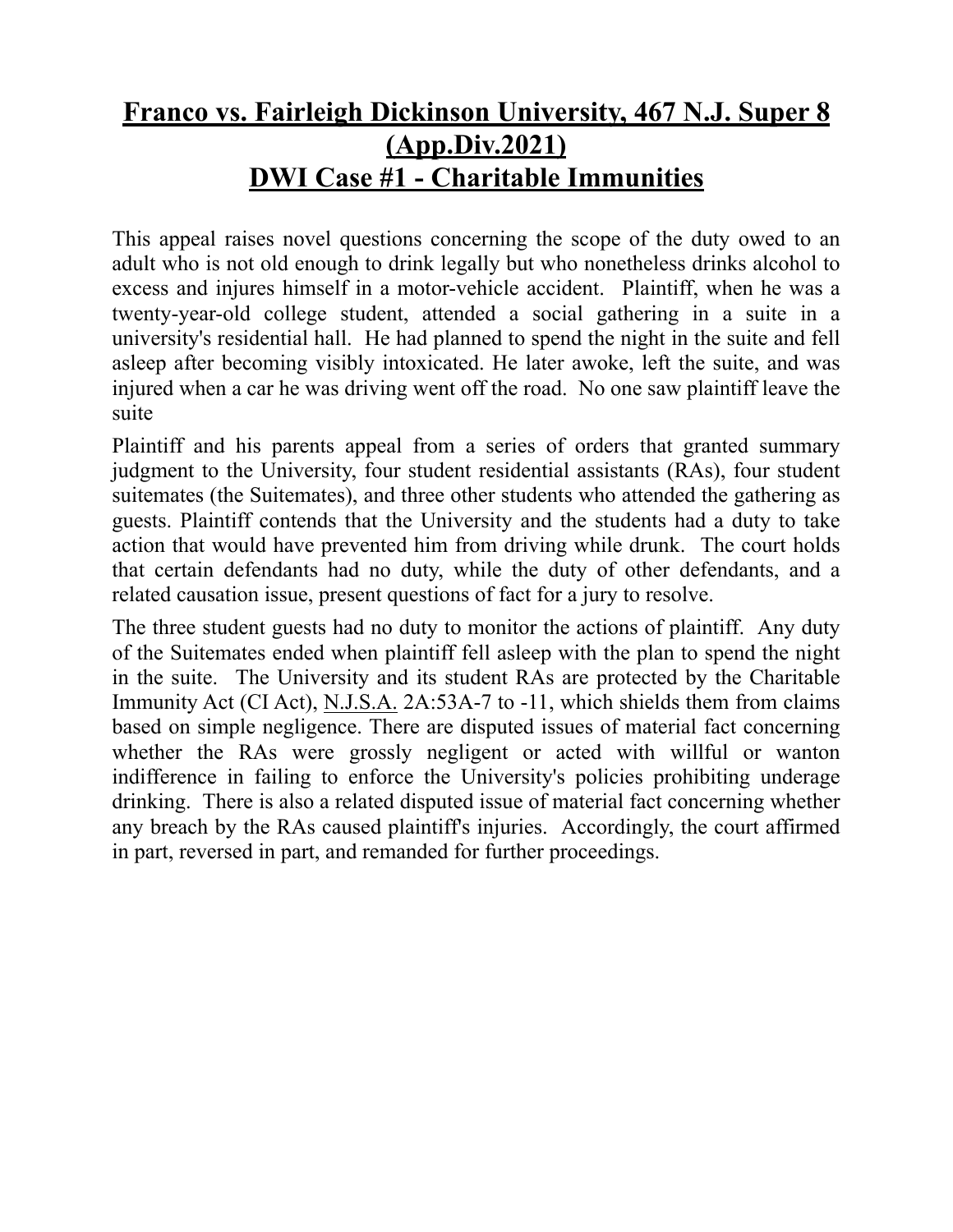#### **Diaz vs. Reynoso, 468 N.J. Super 73(App.Div.2021) DWI Case #2 - Duty of Care Toward Intoxicated Drivers**

This appeal from a Rule 4:6-2(e) dismissal order raises novel issues of legal duty and tort liability in a drunk driving context. The issues concern whether a volunteer who assures police officers at a roadside stop of an apparently inebriated driver that he will take the driver and his car safely to a residence—but thereafter relinquishes the car to the driver before reaching that destination—can be civilly liable as a joint tortfeasor if the driver then collides with and injures another motorist

In the present case, police officers stopped a driver who was traveling in the wrong direction on a one-way street. Perceiving the motorist was unfit to drive, the officers asked him if he could arrange for someone to pick him up. The motorist called a friend, who quickly arrived and assured the officers that he would drive the motorist and his car to another location. Relying on this assurance, the police issued a moving violation traffic ticket to the motorist and allowed the friend to drive him away. Minutes later, the friend returned the car to the motorist at a railroad crossing and separated from him. The motorist, who was intoxicated well over the legal limit, resumed driving and crashed his car into the plaintiff's vehicle. He later pled guilty to committing assault by auto while under the influence of alcohol. The severely injured plaintiff sued the driver, a bar where the driver had been drinking that night, the police officers and their city employer, and the volunteer. The volunteer moved to dismiss the claims against him, arguing he owed no legal duty that could make him civilly liable to any extent for this accident.

After reviewing a video of the motor vehicle stop and a prosecutor's investigative report, the motion judge concluded the volunteer breached no legal duty to the injured plaintiff. The judge accordingly dismissed plaintiff's claims, as well as the police defendants related cross-claims for contribution, against the volunteer.

Applying statutory public policies, including John's Law, N.J.S.A. 39:4-50.22, and allied common law principles, the court reverses the motion judge's dismissal order.

The court holds that a volunteer who fails to discharge his commitment to the police in such a situation and who willingly allows a visibly intoxicated motorist to resume driving can bear a portion of the civil liability for an ensuing motor vehicle accident caused by that drunk driver. The presence of such a legal duty will hinge upon whether the volunteer is advised by the police, or objectively has reason to know from the surrounding circumstances, that his or her promise is an important obligation and that failing to carry it out could result in civil financial consequences.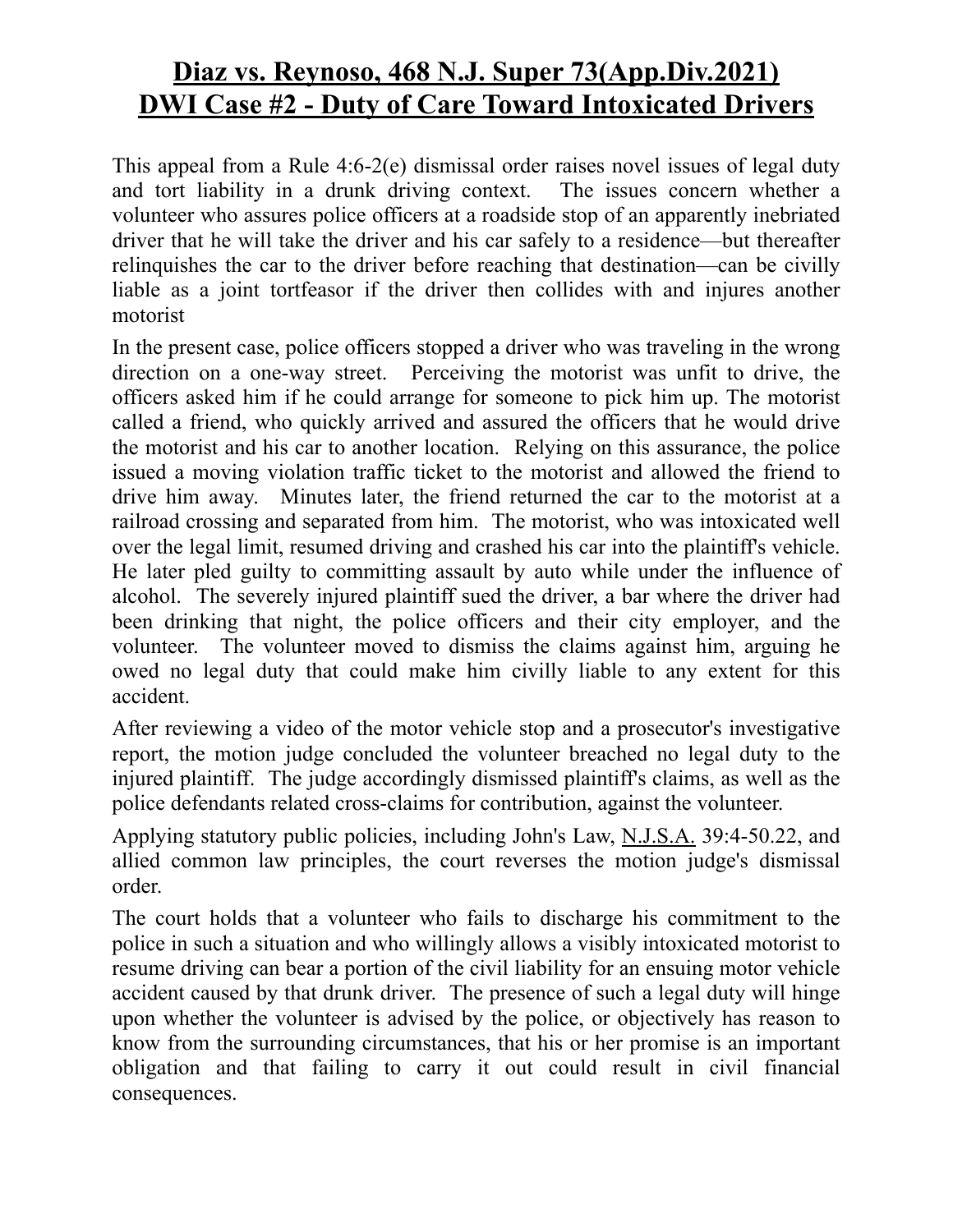In recognizing these legal duties that may have been assumed by the volunteer, the court does not absolve any other parties whose negligence, if proven, contributed to the harm, including the drunk driver himself, the police officials who failed to field test or arrest him, and the tavern that served him alcohol. Their own respective shares of fault would need to be determined and allocated, based upon customary rules of proximate causation and joint tortfeasor liability.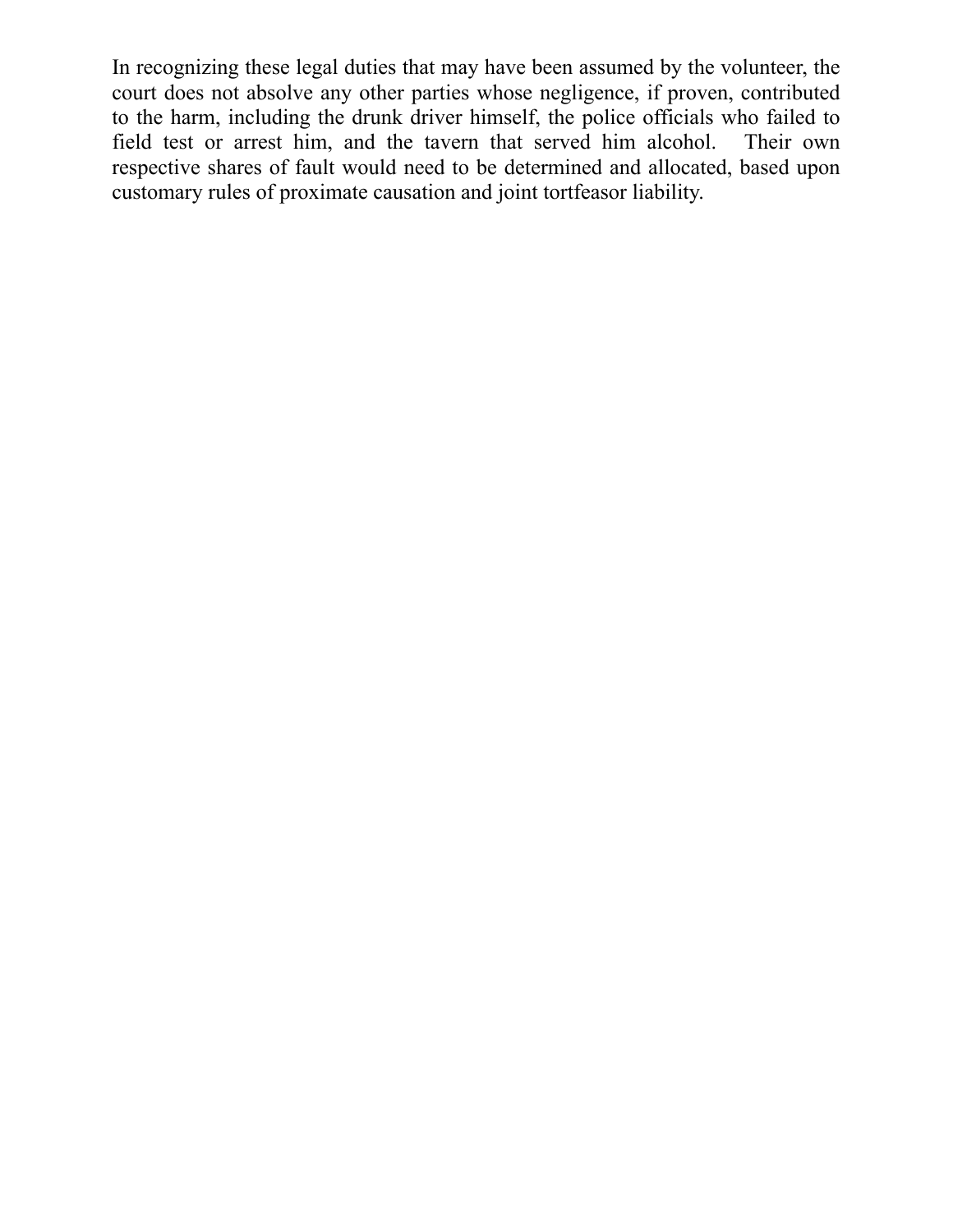#### **Gayles vs. Sky Zone Trampoline, 468 N.J. Super 17(App.Div. 2021) Apparent Authority**

Defendant owned a trampoline park and required that adults who brought minors to the facility electronically execute a waiver of rights that also included an arbitration agreement at a computer station prior to entry. The adult would necessarily have to certify he/she was the parent or legal guardian of the minor or had been granted power-of-attorney to execute the waiver on behalf of the child's parent. The third-party defendant listed plaintiff's child as one of the minor's seeking entry to the facility and executed the waiver. Plaintiff's child fractured his leg while using the trampolines.

Defendant sought summary judgment dismissing the complaint and compelling arbitration of plaintiff's negligence claims. Defendant argued that it reasonably believed in the third party's "apparent authority" to execute the waiver on plaintiff's behalf. The judge denied defendant's motion and defendant appealed as of rights.

The court affirmed, rejecting defendant's argument that it was entitled as a matter of law on the motion record to rely on the doctrine of apparent authority to enforce the waiver and compel arbitration. In particular, the court examined the provisions and commentary of the Restatement (Third) of Agency regarding the doctrine of apparent authority.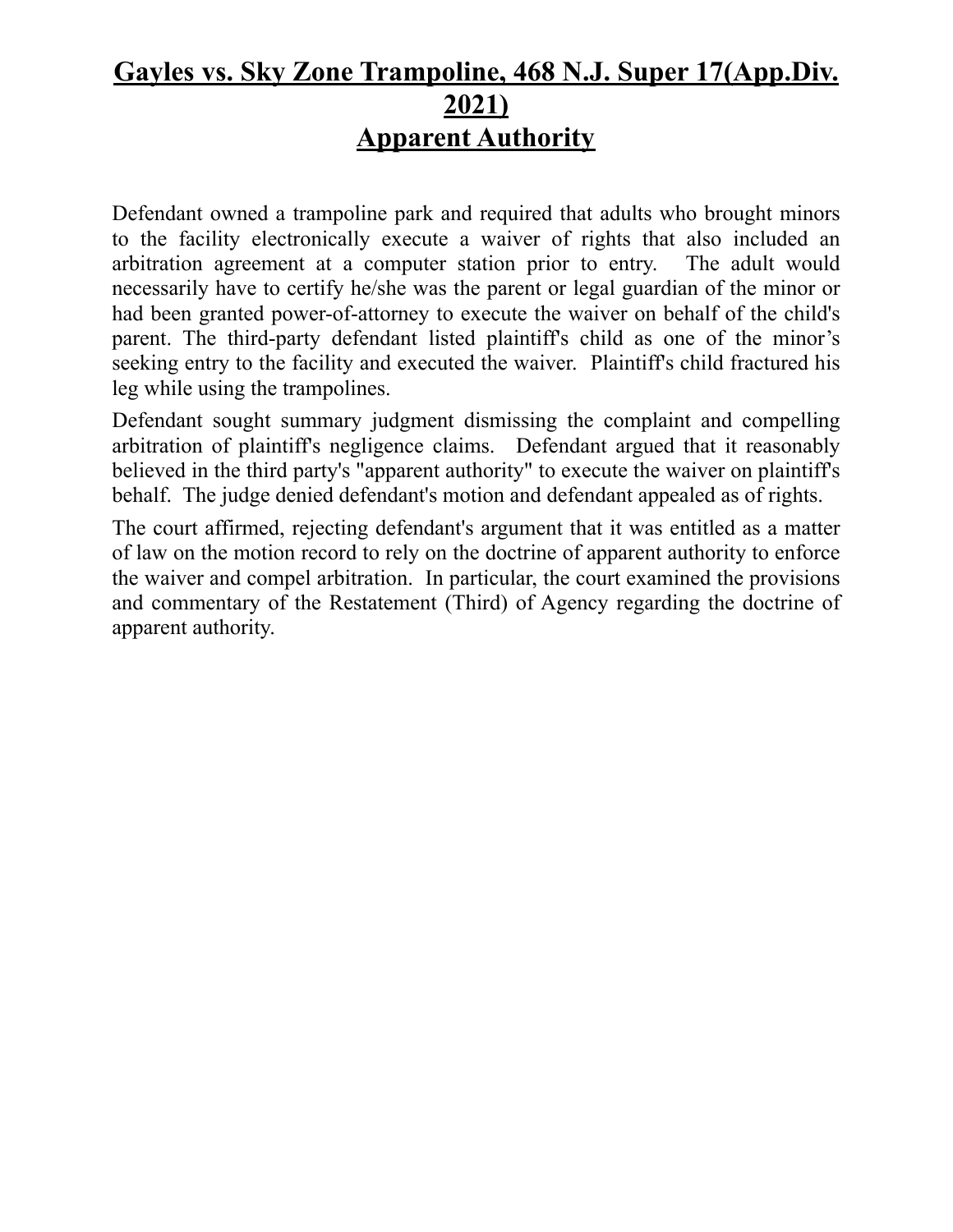#### **Pareja vs. Princeton International Properties, 246 N.J. 546(2021) Commercial Property Owners and the Duty to Remove Snow During an Ongoing Storm**

This case calls on the Court to determine whether commercial landowners owe a duty to clear snow and ice from their property during a storm. For the first time, this Court considers the adoption of the ongoing storm rule, under which a landowner does not have a duty to remove snow or ice from public walkways until a reasonable time after the cessation of precipitation.

Considering our caselaw and balancing the concerns of commercial landowners with the need to provide redress for injured plaintiffs, we state today that, under the ongoing storm rule, commercial landowners do not have a duty to remove the accumulation of snow and ice until the conclusion of the storm, but that unusual circumstances may give rise to a duty before then.

### **Russi vs. City of Newark, \_\_\_ N.J. Super \_\_\_(App.Div.2022) Immunity Under TCA and Landowner's Liability Act**

While plaintiff was driving his car on a road owned by Passaic County, a falling tree limb struck his car, causing him to suffer significant injuries. The tree with the broken limb was located in a 35,000-acre conservation easement owned by the City of Newark. The trial judge granted summary judgment to the City relying, in part, on the Landowner's Liability Act (LLA), N.J.S.A. 2A:42A-1 to -10. The judge also granted summary judgment to Passaic County, which had been sued under the Tort Claims Act.

The court held N.J.S.A. 2A:42A-8.1 of the LLA, entitled "[l]iability to persons injured on premises with conservation restriction," precluded the imposition of liability against the City. The statute provides immunity to an owner of premises on which "a conservation restriction is held by the State, [or] a local unit . . . and upon which premises subject to the conservation restriction public access is allowed, or of premises upon which public access is allowed pursuant to a public pathway or trail easement held by the State, [or] a local unit . . . ."

Because plaintiff's car travelled on a road providing public access and serving as a public pathway and the tree with the fallen limb stood within a conservation easement, the City was entitled to immunity under the LLA. The County likewise was properly granted summary judgment because the alleged dangerous condition was not on its property. N.J.S.A. 59:4-2.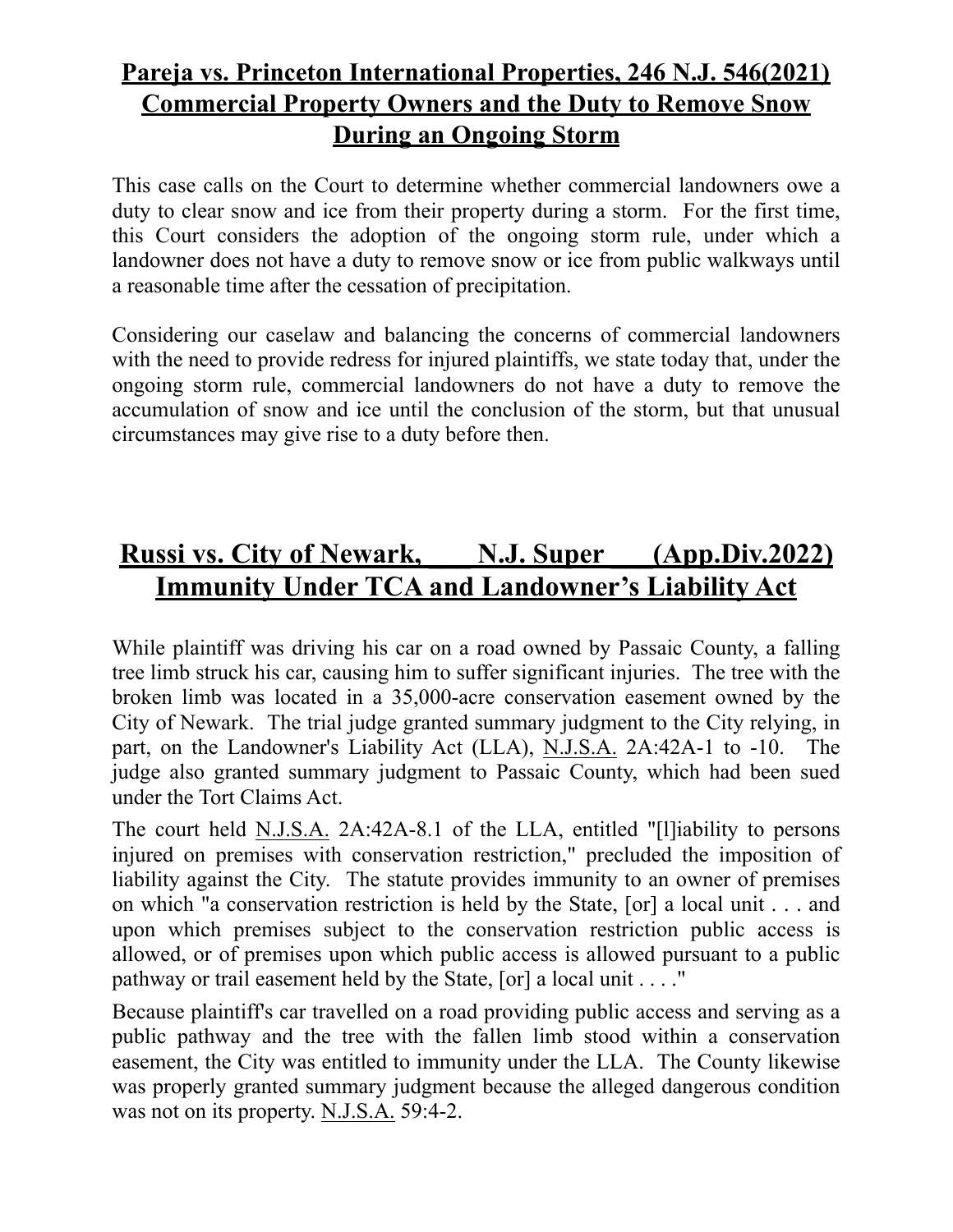#### **Dunmore vs. Pleasantville Board of Education, \_\_\_ N.J. Super \_\_(App.Div.2022) Portee Claims**

In matters arising out of the tragic shooting of a minor during a football game and his subsequent death several days later, the Court considered whether the time for a minor's parent to file a notice of tort claim for her Portee<sup>1</sup> claim is tolled under the New Jersey Tort Claims Act (TCA), N.J.S.A. 59:1-1 to 59:12-3. In reading in *pari materia* N.J.S.A. 59:8-8, which extends the statute of limitations for an injured minor to institute a cause of action until two years after their eighteenth birthday, and N.J.S.A. 2A:14-2, which tolls a parent's claim for the duration of the child's tolling period, and because the parent's Portee claim essentially includes the elements of the minor's claim, the Court concludes it is only logical to toll the notice requirements under the TCA for the parent's *Portee* claim to coincide with the tolling period of the minor's claim. The Court's ruling is consistent with the purposes underlying the entire controversy doctrine and in promoting judicial economy.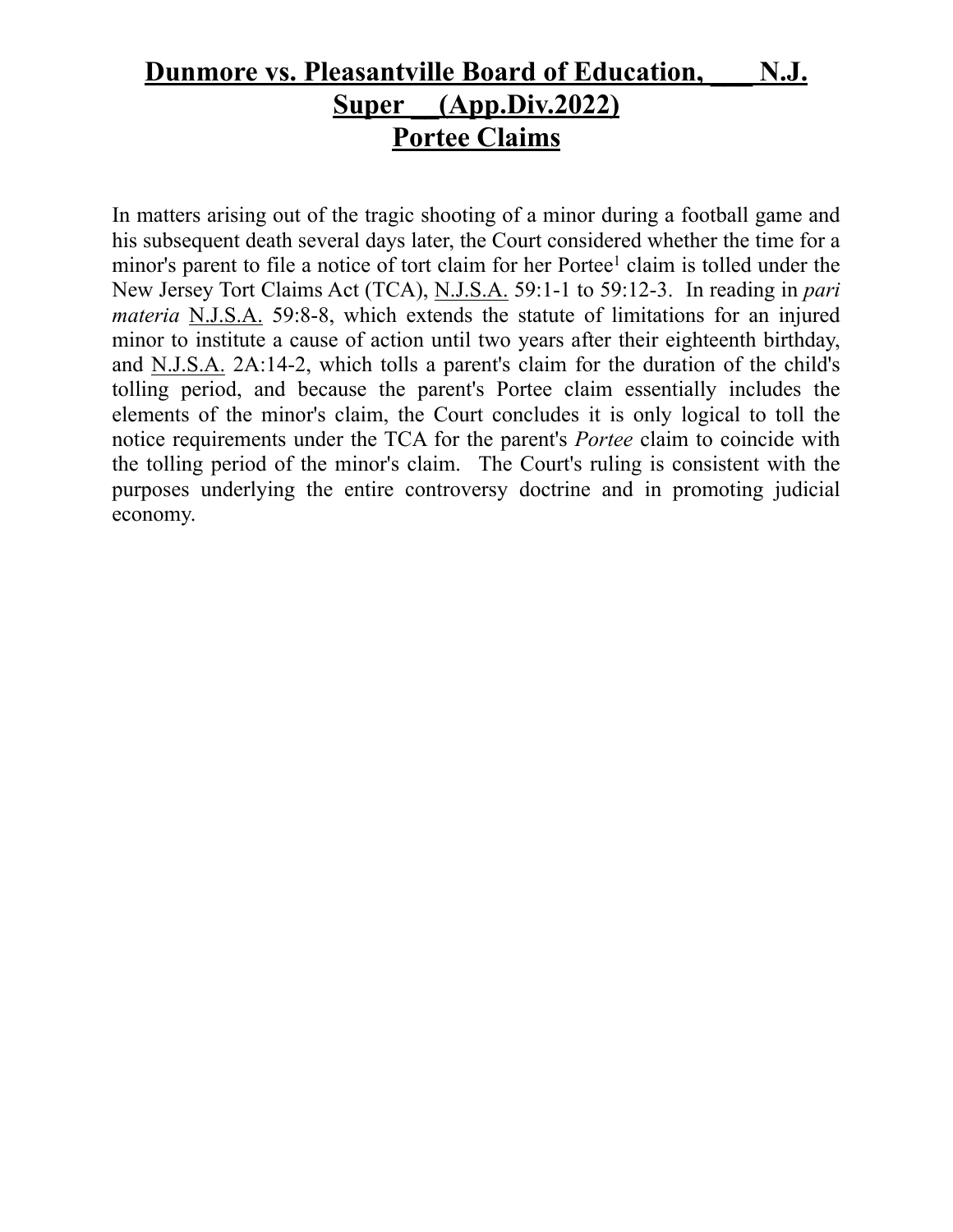#### **Buddy vs. Knapp, 469 N.J. Super 168(App.Div.2021) Duty of Care For Commercial Property Owners**

These appeals arise from two motor vehicle accidents that occurred about a year apart in approximately the same location under similar circumstances. In both instances, a driver traveling westbound on Route 322 in Folsom Borough made an illegal left turn in the direction of one of two driveway entrances to a Wawa convenience store and struck a motorcycle traveling eastbound on the highway. In the first accident, the motorcycle driver was killed and his wife, who was a passenger, seriously injured. In the second accident, the motorcycle driver was seriously injured. The injured parties and the estate of the decedent filed suits against the entity that owns the convenience store and the State, which owns the highway and the land on which the store's driveway entrances are situated, alleging a number of claims sounding in negligence.

The court held that the commercial landowner who operates the convenience store did not owe a duty of care to plaintiffs to prevent drivers on the adjoining State highway from making an illegal left turn into the store's parking lot entrances. In addition, the court declined plaintiffs' invitation to impose on commercial property owners the obligation to warn business patrons of the obvious danger posed by driving over two sets of solid yellow lines to cross two lanes of opposing traffic on a highway with a fifty-five-mile-per-hour speed limit to enter a store parking lot. The court noted a nearby jug handle provided westbound drivers a safe alternative to access the store's parking lot through an intersection controlled by a traffic light.

The court also concluded the State is entitled to immunity for all claims asserted against it under three provisions of the Tort Claims Act: (1) law enforcement immunity, N.J.S.A. 59:2-4, for its alleged failure to enforce its regulations with respect to the design of the parking lot driveway entrances; (2) licensing immunity, N.J.S.A. 59:2-5, for any permitting decision, or alleged absence thereof, related to the construction and maintenance of the driveway entrances; and (3) inspection immunity, N.J.S.A. 59:2-6, for any alleged failure to inspect the driveway entrances during two highway improvement projects after their construction. In addition, the court found the statutory exception to immunity for dangerous conditions of public property did not apply because the driveway entrances, which were in the State's right-of-way, were not dangerous conditions and use of the driveway entrances with due care did not create a reasonably foreseeable risk of the injuries suffered by plaintiffs, which were caused by the illegal activity of the drivers who struck their motorcycles.